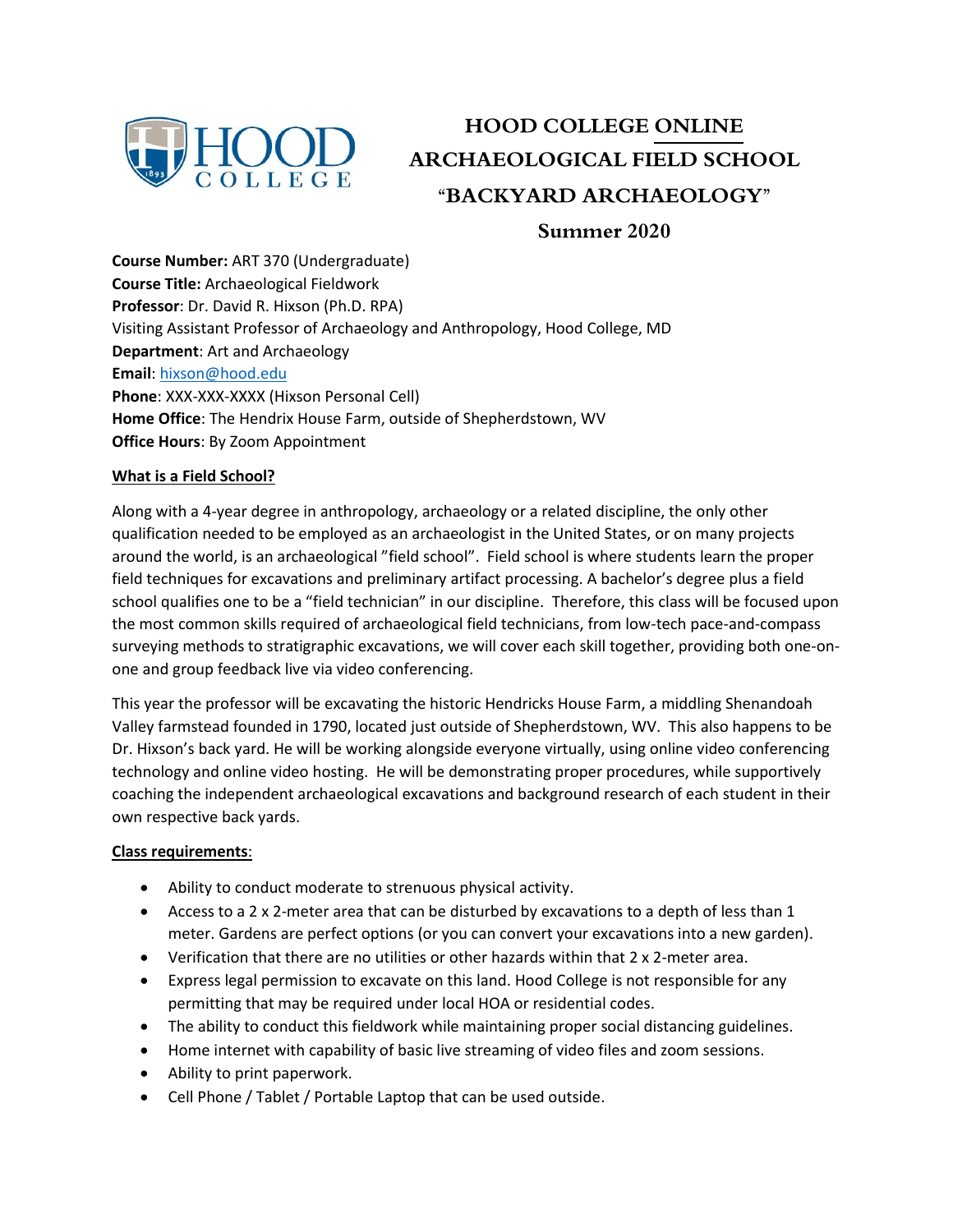**Class Hours:** Monday through Thursday, 9am – 1pm **Dates:** May 25 through July 3 (Six Weeks) **Location:** Online via Zoom and Blackboard **Credits**: 3 Credit Hours **Often taken in conjunction with ART 380** (Laboratory Analysis) for a total of 6 credit hours. May be repeated.

**PREREQUISITES**: 12 Credit Hours in Art & Archaeology at the 200-level or above, and/or permission of the archaeology concentration coordinator.

**COURSE DESCRIPTION** from the Hood College Course Catalog:

Opportunity to learn archaeological field methods through hands-on experience at an archaeological site selected in collaboration between the student and archaeology concentration coordinator. Students are expected to observe and learn both survey and excavation techniques, recording, drawing and analyzing finds.

# **COURSE OBJECTIVES:**

Archaeological Surveying: students will gain experience using essential mapping and surveying techniques to locate archaeological sites, select excavation loci, and place archaeological features within an established grid.

Archaeological Excavations: students will learn and practice how to conduct archaeological excavations, including the proper use of various tools for excavations, interpretation of soil stratigraphy, and the recognition of natural and cultural features.

Artifact Recovery: students will be trained in and execute proper techniques for artifact recovery in the field, such as screening (wet-, dry-, or fine-), piece plotting, and bagging and tagging.

Field Documentation: students will practice proper field documentation techniques, including daily field notes, excavation forms, field photography, and plan/profile drawings.

Report Writing: students will write their own summary field report, including background research and data from their excavations and artifact analyses.

## **Equipment:**

| Required                        | Recommended                           | Professional                  |
|---------------------------------|---------------------------------------|-------------------------------|
| First Aid Kit                   | First Aid Kit                         | First Aid Kit                 |
| 1 Shovel                        | 1 Flat "Transfer" Shovel              | 1 Flat "Transfer" Shovel      |
|                                 | 1 Rounded "Digging" Shovel            | 1 Rounded "Digging" Shovel    |
|                                 |                                       | 1 short D-handle Garden Spade |
| 1 Masonry Trowel                | 1 Marshalltown Masonry Trowel         | 1 Marshalltown Masonry Trowel |
| (Hood College will supply one   | 1 Bastard File                        | 1 Flat Margin Trowel          |
| trowel for each Hood student)   |                                       | 1 Pointer Trowel              |
|                                 |                                       | 1 Bastard File                |
| 1/4 inch hardware mesh and wood | Any Prebuilt Soil Sifting Screen with | 1 Box Screen (portable)       |
| to make your own Sifting Screen | 1/4 inch hardware mesh.               | 1 Shaker Screen (larger)      |
| OR any prebuilt Sifting Screen  |                                       | Both 1/4 inch hardware mesh   |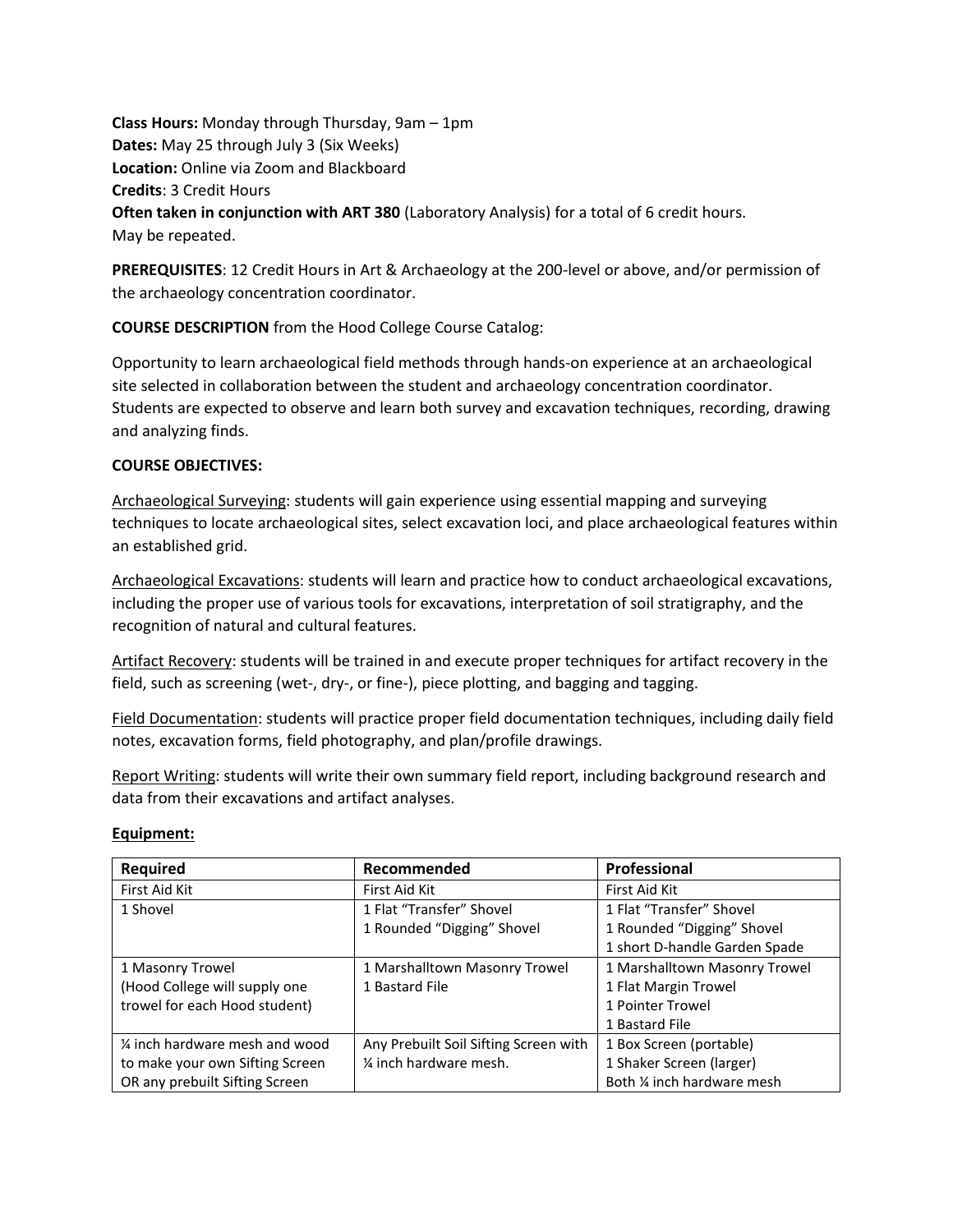| 1 or 2 Buckets for soil              | Two 5-gallon sturdy Buckets with    | Several 5-gallon sturdy buckets     |
|--------------------------------------|-------------------------------------|-------------------------------------|
|                                      | handles.                            | with handles                        |
| 2 Tape Measurers                     | 2 Folding Rulers (metric)           | 1 Tape Measurer                     |
|                                      | 1 Long Pull-Tape (metric)           | 2 Folding Rulers                    |
|                                      |                                     | 2 Long Pull-Tapes                   |
|                                      |                                     | Metric, English and Engineering     |
| Plastic, Ziplock, or Paper Sandwich  | Boxes of different sized Ziplock    | Special 3mil or 4mil Ziplock Bags   |
| Bags (for artifacts)                 | Bags (sandwich, quart, gallon) with | with write-on surfaces in a variety |
|                                      | write-on surfaces                   | of sizes.                           |
| Permanent Markers, Pens, and         | 2 Sharpie Permanent Markers,        | Box of Sharpies,                    |
| Pencils                              | 2 Mechanical pencils                | both Fine and Regular Point         |
|                                      | 1 Ballpoint Pen                     | <b>Box of Mechanical Pencils</b>    |
|                                      |                                     | <b>Ballpoint Pens</b>               |
| Clipboard (or similar writing        | Clipboard                           | Aluminum Storage Clipboard          |
| surface)                             |                                     |                                     |
| Graph Paper (could print some)       | Millimeter ruled graph paper        | Millimeter ruled graph paper        |
| At least 10 meters / yards of strong | Large Spool of Nylon String         | Large Spools of Brightly Colored    |
| string                               |                                     | <b>Nylon String</b>                 |
| <b>Work Gloves</b>                   | <b>Work Gloves</b>                  | Light form-fitting work gloves      |
|                                      |                                     | AND heavy leather work gloves       |
| 6-10 Large Nails, Bolts, or Spikes   | Pack of 20-Penny or 40-Penny 5-     | Pack of 20-Penny or 40-Penny 5-     |
| (or be able to fashion stakes from   | inch or longer nails, or similar    | inch or longer nails, plus Datum    |
| other common materials)              | metal spikes.                       | Spikes and 2 or more Chaining Pins  |
| 1 String Level (bubble level)        | 1 String Level (bubble level)       | 2 or more String Levels             |
| Compass (cell phone app ok)          | <b>Magnetic Compass</b>             | Sighting Compass and/or Pocket      |
|                                      |                                     | Transit                             |
| Hand Brush and Dust Pan (like you    | Sturdy Hand Brush and very sturdy   | Hand Wisk Broom (natural straw),    |
| use to pick up broken glass)         | Dust Pan (the dust pan will receive | and very sturdy Dust Pan            |
|                                      | heavy use)                          |                                     |
| Plastic tarp OR plastic sheeting OR  | Heavy-duty plastic tarp to cover    | Heavy-duty plastic tarp AND plastic |
| a large piece of plywood to cover    | excavations at night and during     | sheeting AND a large piece of       |
| the excavations at night and during  | rain                                | plywood to cover the excavations    |
| rain                                 |                                     | at night and during rain            |
|                                      | Pin Flags (may not be necessary for | Many Packs of Pin Flags             |
|                                      | backyard excavations)               |                                     |
|                                      | Flagging Tape (may not be           | Many Assorted Colors of Bright      |
|                                      | necessary for backyard              | Flagging Tape (Pink, Orange, Red,   |
|                                      | excavations)                        | Yellow)                             |

# **Class Organization:**

Each Lesson (below) will be presented as a video demonstration by the professor. Some demos may be live, but most will be prerecorded and then viewed together with the class live on Zoom. These video demonstrations will also be uploaded to our class Blackboard site to be viewed and reviewed at any time.

Students will then follow the directions provided in the demonstration, applying the techniques to their own back yard excavations.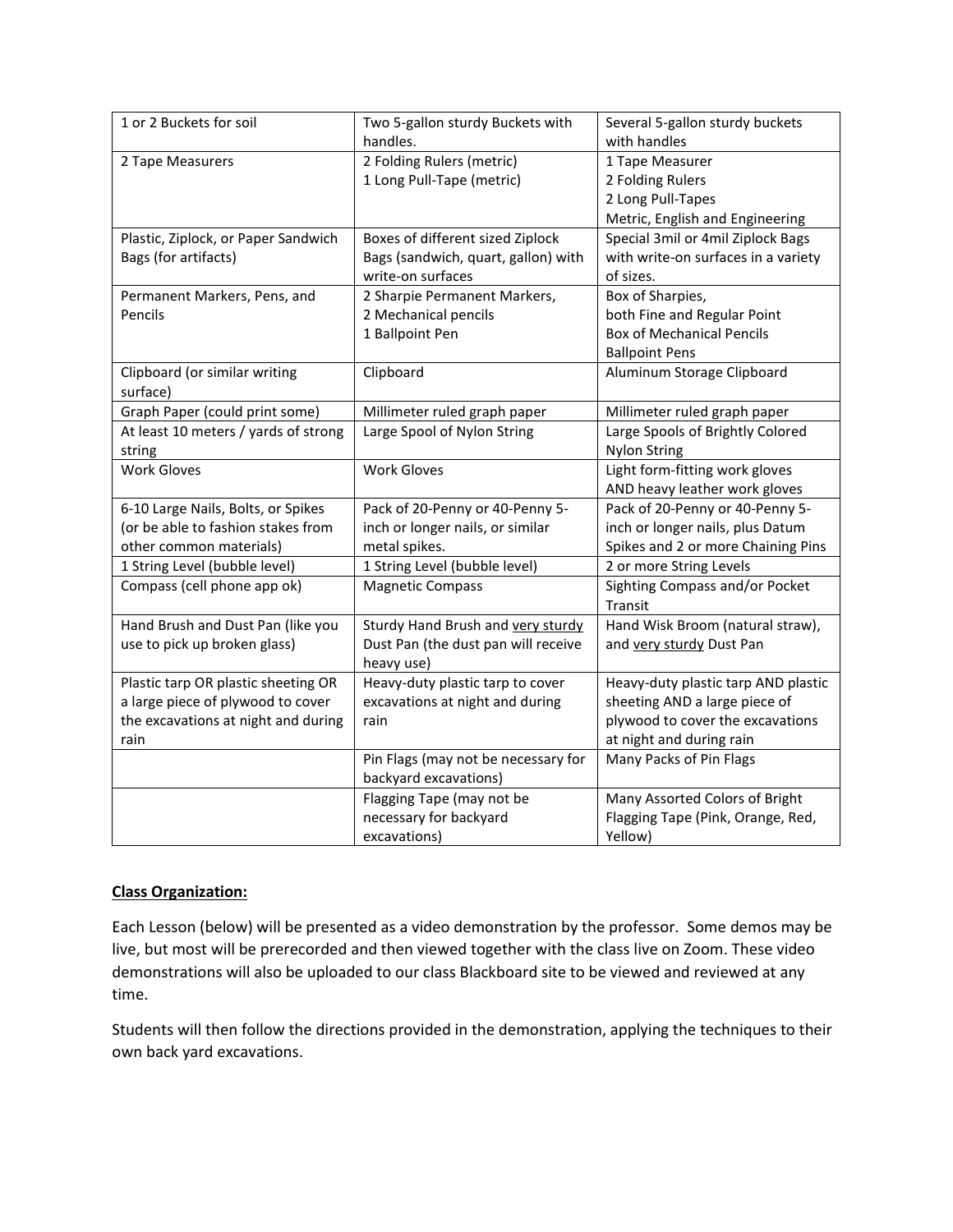Classes run Monday through Thursday, 9am to 1pm Eastern (we can negotiate times for those not living in the eastern U.S.). Students will also be expected to conduct research, process artifacts, compose notes, and access Blackboard outside of these hours as homework.

Mondays and Wednesdays**:** Video Demonstrations and discussion of the daily lessons. Then students break off to perform the weekly tasks, with regular video check-ins via zoom and Blackboard to the professor, who will be monitoring their progress in real time while performing his excavations "alongside" the students.

Tuesdays and Thursdays: Field work. There will be no formal lectures or presentations on Tuesdays and Thursdays. Instead, students will be expected to do a virtual "tailgate meeting" to start the day. We will all meet via Zoom to discuss the day's operations and any potential hazards or concerns (best practice with any archaeological crew). Then students will continue with their application of the week's lesson, with regular check-ins in via Zoom and Blackboard throughout the day.

The first week to two weeks will be spent conducting the necessary preparatory work before excavations. This will also provide time for students to collect or purchase the required equipment for excavations and verify the safety of their chosen dig site.

#### **Class Content**

Lesson 1: Preparation

811 – "Miss Utility" and hazard avoidance PPE – Proper Protective Equipment Tools – Survey and Excavation Tools for the well-stocked archaeologist (see list) DIY Sifting Screen Making do with what you have – improvising with field equipment.

Lesson 2: Familiarize yourself with the site

Initial Walkover SHPO files and Historic Records Search What artifacts and features should we therefore be watching for if we dig? Common Artifact Categories: Lithic, Metal, Glass, Shell, Bone, etc. Daily Field Notes

Lesson 3: Surveying the site.

Establish a datum and baseline Practice using tape-and-compass Grid the area Map surface features Practice pacing Daily Field Notes

Lesson 4: The STP – Shovel Test Pit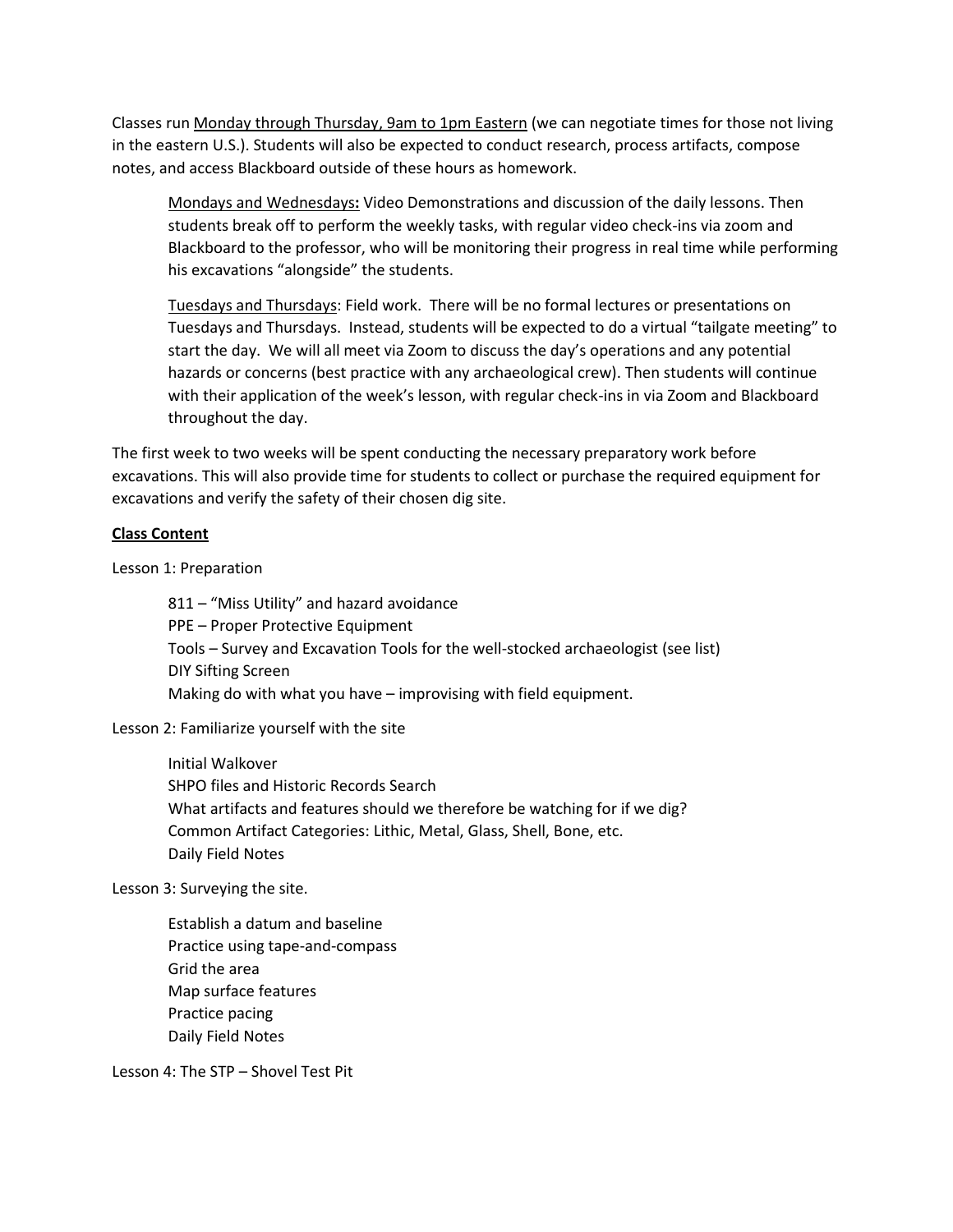Excavation Technique Stratigraphy Record Keeping Bagging and Tagging Soil Color, Texture, and Inclusions (Munsell) Daily Field Notes

What do our STPs tell us about what to expect when beginning formal test excavations?

#### Lesson 5: Setting up a 1x1

Placing the test unit on a grid Using the Pythagorean theorem to make a perfect square Nails and String Measurements, photos and notes before digging Daily Field Notes

#### Lesson 6: Digging your first level

Picking the right tool Removing the sod Screening 101 Bagging and Tagging Measurements, photos and notes. Level Forms Daily Field Notes

## Lesson 7: Stratigraphic Excavations

Continue Excavations of 1x1 Proper Tool Use Arbitrary vs. Natural or Cultural Strata Checking depths with Line Level Cleaning walls and floors Watching for Features and Soil Changes Taking Samples Bagging and Tagging Closing a Level Measurements, Photos and Notes Daily Field Notes

## Bonus Lesson 1: Excavation Photogrammetry

Documenting your excavations with simple photography to create a digital 3D model.

Lesson 8: Closing your unit

Subsoil Looking for Features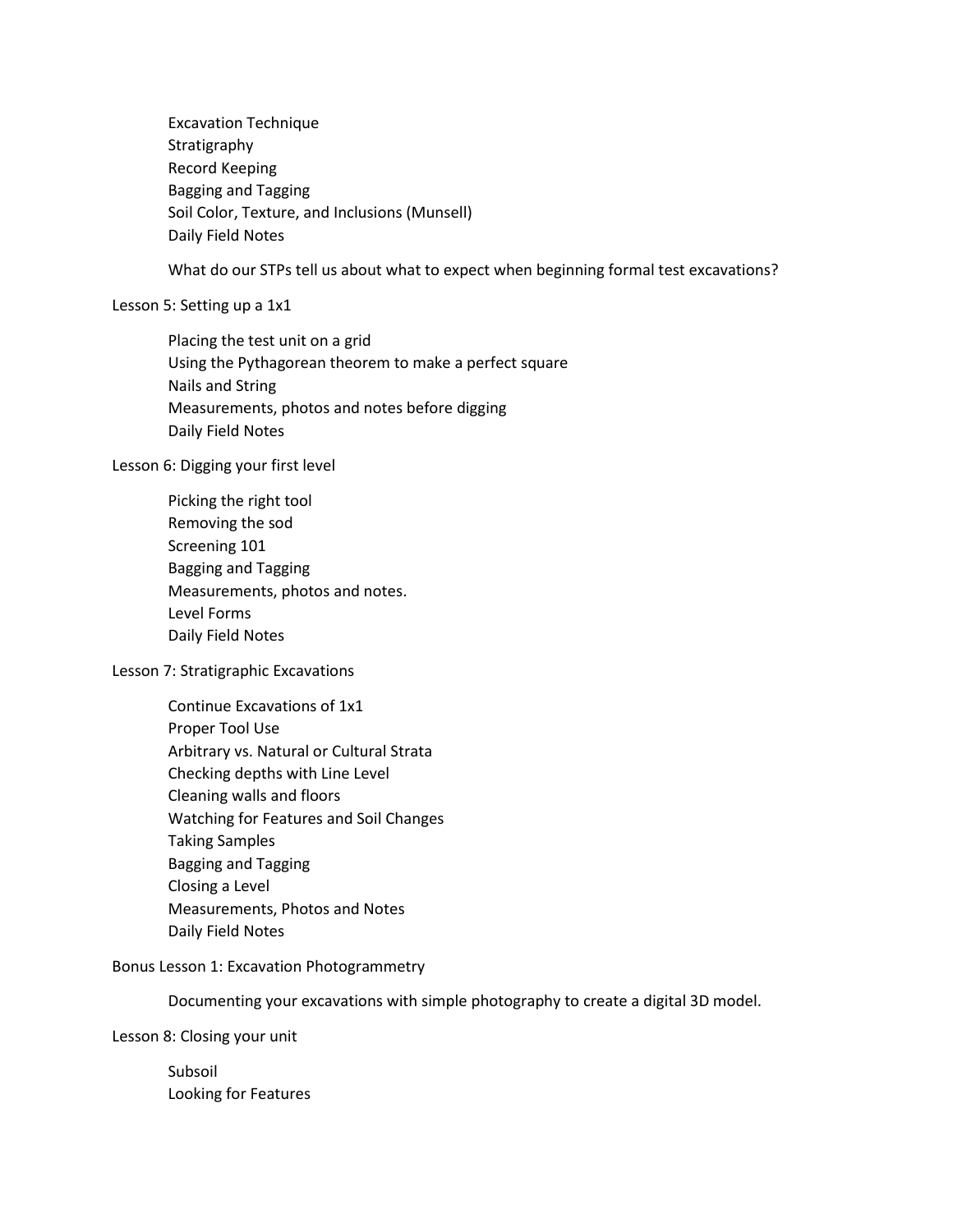Bioturbation Plan Maps Profile Drawings Taking Samples Measurements, Photos and Notes Check, Check, and Triple Check all Bags, Tags and Paperwork Unit Summary Form Daily Field Notes

## Lesson 9: Artifact Processing

Checking the Bag Log To wash or not to wash? Cleaning different artifact types Initial artifact classification Counts, weights and measurements Data Entry

## Lesson 10: Preliminary Analysis and Report Writing

Parts of an archaeological field report Create your own field report for the season Integrate your Historic Research, Survey Data, Field Notes, Maps, Photographs, and Artifacts

## Bonus Lesson 2: Drone Photogrammetry OR Ground Penetrating Radar!

Using Remote Sensing techniques to survey landscapes for archaeological features. Demonstration only (students are not expected to have their own drones or GPR). This lesson will be inserted into the semester when appropriate.

#### **Expectations:**

Students will be collecting data throughout the project on the history, pedology (soils), and archaeology of their back yard. By the end of the semester, students will have accomplished the following tangible goals: demonstrated safe work practices; researched their property; mapped their excavation site; excavated at least one shovel test pit; stratigraphically excavated at least one 1x1m test excavation unit; recorded any features or disturbances; created orthographic plan and profile drawings; taken all proper measurements, notes and photographs; and processed, categorized and catalogued any artifacts. The final exam will be the creation of a site report for their backyard archaeological project utilizing a standard format used by many state and federal agencies.

## **Attendance and Participation:**

Field Schools are supposed to be a bit like a training program for work. As such, attendance and participation are a large proportion of the grade. Students will be expected, just like a job, to be punctual, hard-working, and demonstrate a good attitude.

Field schools are collective experiences, where you also learn to work in a team. Students will be expected to not only be active in their own excavations, but supportive of their fellow students in their investigations.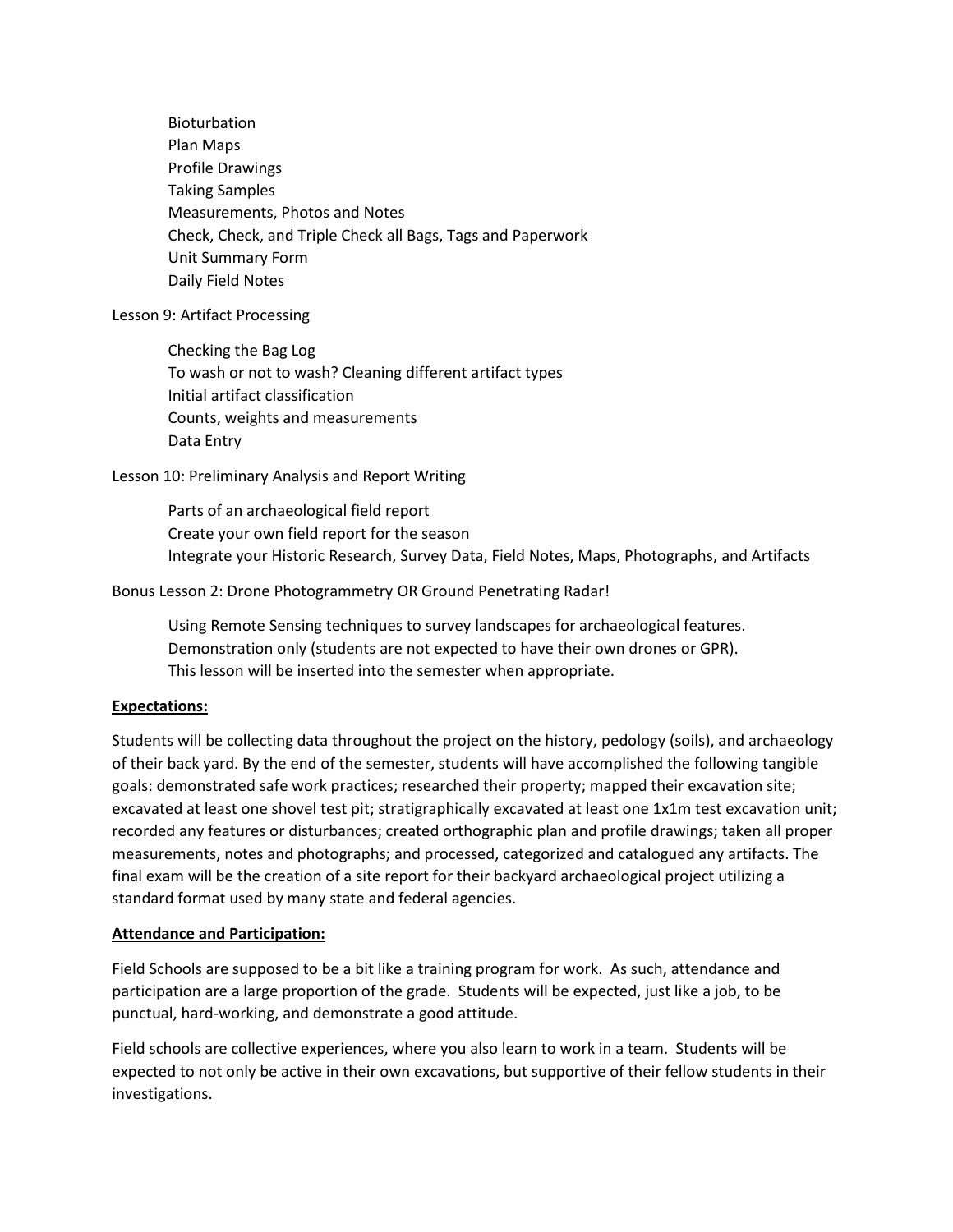## **Zoom:**

All zoom sessions must include full video conferencing between all participants (no hiding your faces) and students will be expected to show up appropriately dressed, with full PPE, on days involving field work. Rain days will be negotiated as they occur. Students will be expected to speak and ask questions on-camera, both live via Zoom and in video recordings of their progress.

# **Blackboard:**

Students will also be expected to check Blackboard (our online class management software) at least twice a day throughout the semester, to look for updates, download readings, answer discussion questions, etc.

Blackboard will also be used for your daily field notes. Part of your participation grade will be based on your daily field notes, which you will enter into Blackboard at the end of each session. They will help the professor and fellow students follow your progression, and they will also help you tremendously when you are writing your excavation summaries and final report.

## **Quizzes and Assignments:**

Students will occasionally be given pop-quizzes or asked to answer occasional online questions. But these will cover the obvious topics of the week. Consider them drills more than quizzes. Such questions or mini-assignments will be posted to Blackboard and all students will be required to respond.

## **Grading:**

| Category                       | <b>Percent of Final Grade</b> | Grade | <b>Scale</b> |
|--------------------------------|-------------------------------|-------|--------------|
| Attendance                     | 20%                           | A     | 90-100%      |
| Participation and Note Keeping | 20%                           | B     | 80-89%       |
| <b>Quizzes and Assignments</b> | 20%                           |       | 70-79        |
| Field Technique                | 20%                           | D     | 60-69%       |
| Site Report*                   | 20%                           | -F    | 0-59%        |

| Grade | <b>Scale</b> |
|-------|--------------|
| А     | 90-100%      |
| B     | 80-89%       |
| C     | 70-79        |
| D     | 60-69%       |
|       | 0-59%        |

\*Hood students may also be required to write a brief reflection paper on their experience following completion of this field school.

| Grade        | <b>Qualitative Equivalent**</b>                                                      |
|--------------|--------------------------------------------------------------------------------------|
| $\mathsf{A}$ | Would recommend for participation on professional archaeological projects            |
| l B          | Acceptable work, room for improvement, student might want to consider a second field |
|              | school or volunteer on additional projects for experience.                           |
|              | There is potential, but taking an additional field school is highly recommended      |
| D            | You may want to reconsider field archaeology                                         |
|              | Archaeological fieldwork is not for you                                              |

\*\*Remember that all field school grades are somewhat qualitative, based upon the professor's trust that a student would make a reliable and competent field archaeologist. Attitude, commitment, and a strong work ethic go a long way towards success in archaeology.